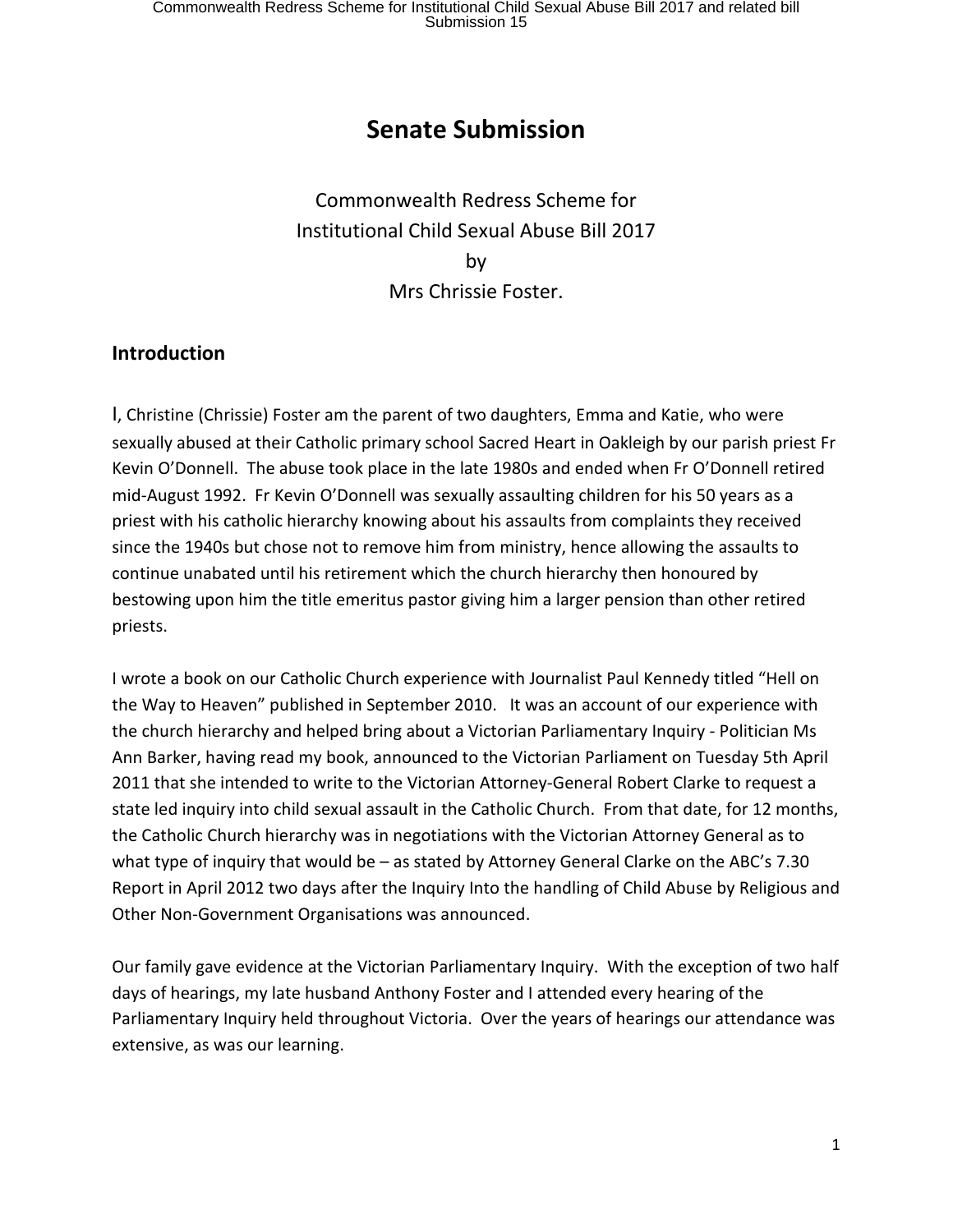During the Victorian Inquiry, on  $12<sup>th</sup>$  November 2012, our then Prime Minister Ms Julia Gillard announced that the Government would hold a Royal Commission into child sexual abuse in institutions.

Anthony and I had a private hearing with the Royal Commission into Institutional Responses to Child Sexual Abuse in March 2014, I was then summonsed as a witness to give evidence in Case Study 16 – The Melbourne Response in August 2014.

Over the five years of Royal Commission hearings we spent weeks, well over 100 days in attendance at the following Cases Studies in Victoria and New South Wales:

Case Study 4 Towards Healing, Sydney December 2013 Case Study 8 Towards Healing John Ellis, Sydney March 2014 Case Study 14 Catholic Diocese of Wollongong, Sydney, June 2014 Case Study 16 Melbourne Response, Melbourne August 2014 Case Study 22 Yeshivah, Melbourne February 2015 Case Study 28 Catholic Church Authorities, Melbourne and Ballarat May and December 2015 and February 2016 Case Study 35 Catholic Archdiocese of Melbourne, Melbourne November 2015 Cast Study 35 Catholic Archdiocese of Melbourne, Cardinal Pell, Rome February 2016 Case Study 44 Catholic Church Authorities in Armadale and Parramatta, Sydney, September 2016 Case Study 50 Catholic Church in Australia, Sydney, February 2017 Case Study 57 Nature, Cause and Impact of Child Sexual Abuse, Sydney, March 2017 Closing Ceremony of Child Abuse Royal Commission, Sydney, 14<sup>th</sup> December 2017.

We also listened and watched the following Case Studies via the webcast:

Case Study 6 Toowoomba, Brisbane February 2014 Case Study 11 Christian Brothers, Perth April 2014 Case Study 31 Retired Bishop Geoff Robinson, Sydney August 2015

Anthony attended two Royal Commission Roundtable discussions on Redress in Sydney.

I made additional submissions to the Royal Commission and wrote letters commenting on evidence given by various Catholic Church hierarchy members during their testimony.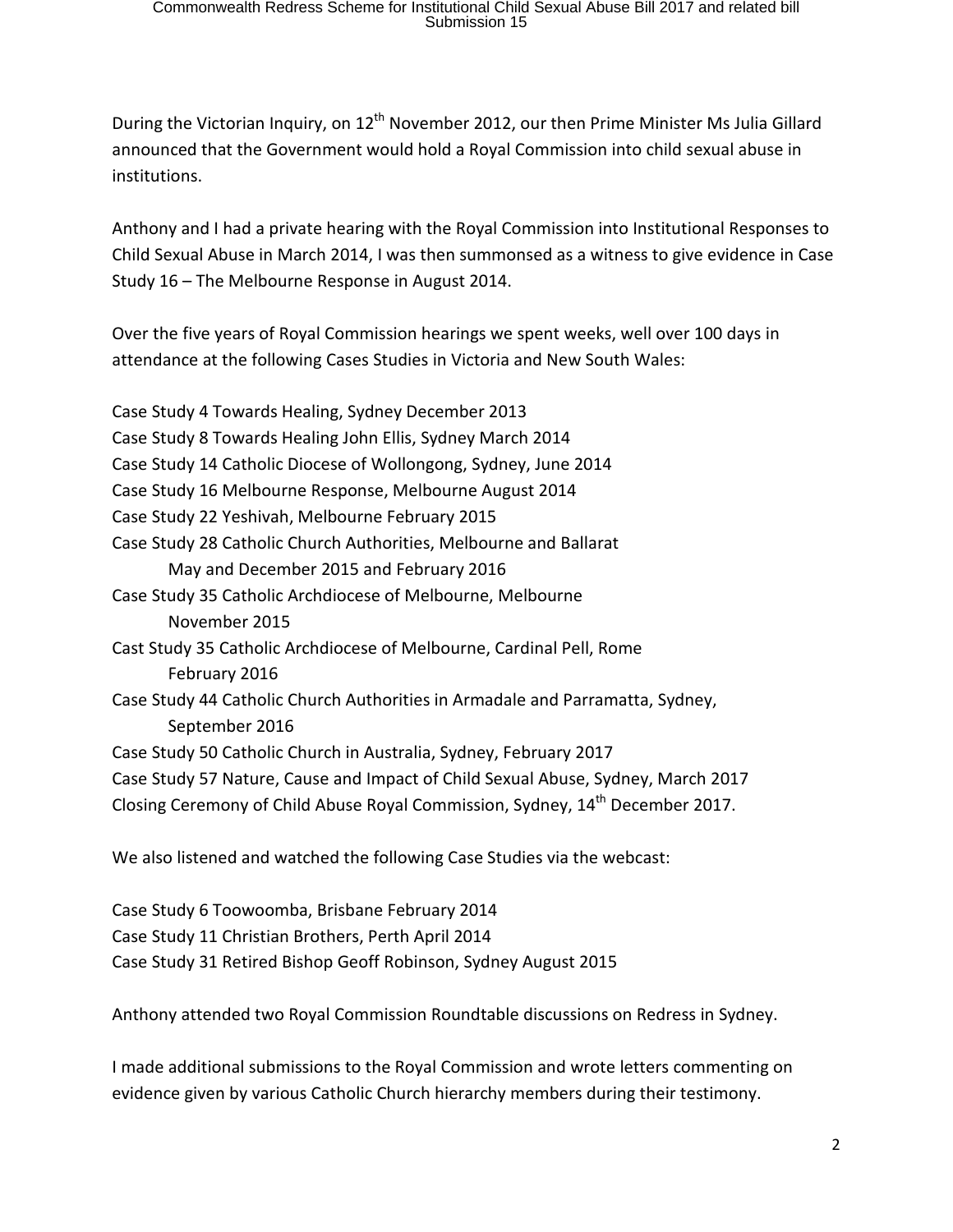In October, November and December 2017 I participated in the making of the ABC documentary 'Undeniable' which was aired on ABC1 on  $13<sup>th</sup>$  December in time for the handing over of the Royal Commission's Final Report and Recommendations to the Governor General. The purpose of the documentary, which was the idea of journalist Paul Kennedy, was to recap for politicians and society, a picture of the role the Catholic Church hierarchy played in the extensive child sexual assault crime which plagued the church. It was a reminder for us all as to why the 5 year, \$450 million Royal Commission was necessary in the first place and why it is now necessary to implement the Commission's recommendations.

#### **Purpose**

The purpose of this submission is to counter what looks like a Catholic Church encouraged reduction in the redress amount of \$200,000 as recommended by the Royal Commission down to match the Melbourne Response and now Towards Heating limit of \$150,000. I do not understand why the government would appear to be influenced by the Catholic Church on this matter when the churches will fund the payments of their own child sexual abuse victims.

### **For Your Consideration**

During the Victorian Parliamentary Inquiry into the Handling of Child Abuse by Religious and Other Non-Government Organisations, in February 2013, Anthony and I attended a hearing in Geelong. In that hearing we listened to the evidence of a 72 year old illiterate victim retell his sexual abuse experience in a boy's home run by the Franciscan Monks. He described how church lawyers, engaged and instructed by the Franciscan Monks, had offered him and other boys \$5,000 for their lifetime of pain and suffering because of their years of sexual assaults at the hands of the Franciscans.

Asked by a Parliamentary Committee member, why the offer was so low, the victim responded that he and the boys could not name their offenders. The Committee member then gently asked why he couldn't name the monk who had sexually assaulted him. With a shame that did not belong to him the 72 year old described how – the monk would enter the dormitory with the hood of his Franciscan monk's robe pulled down over his head - hiding his face - the monk/child sex offender would then turn off the lights and select his victims in the dark, so they never got to see who it was and therefore could not identify the offender.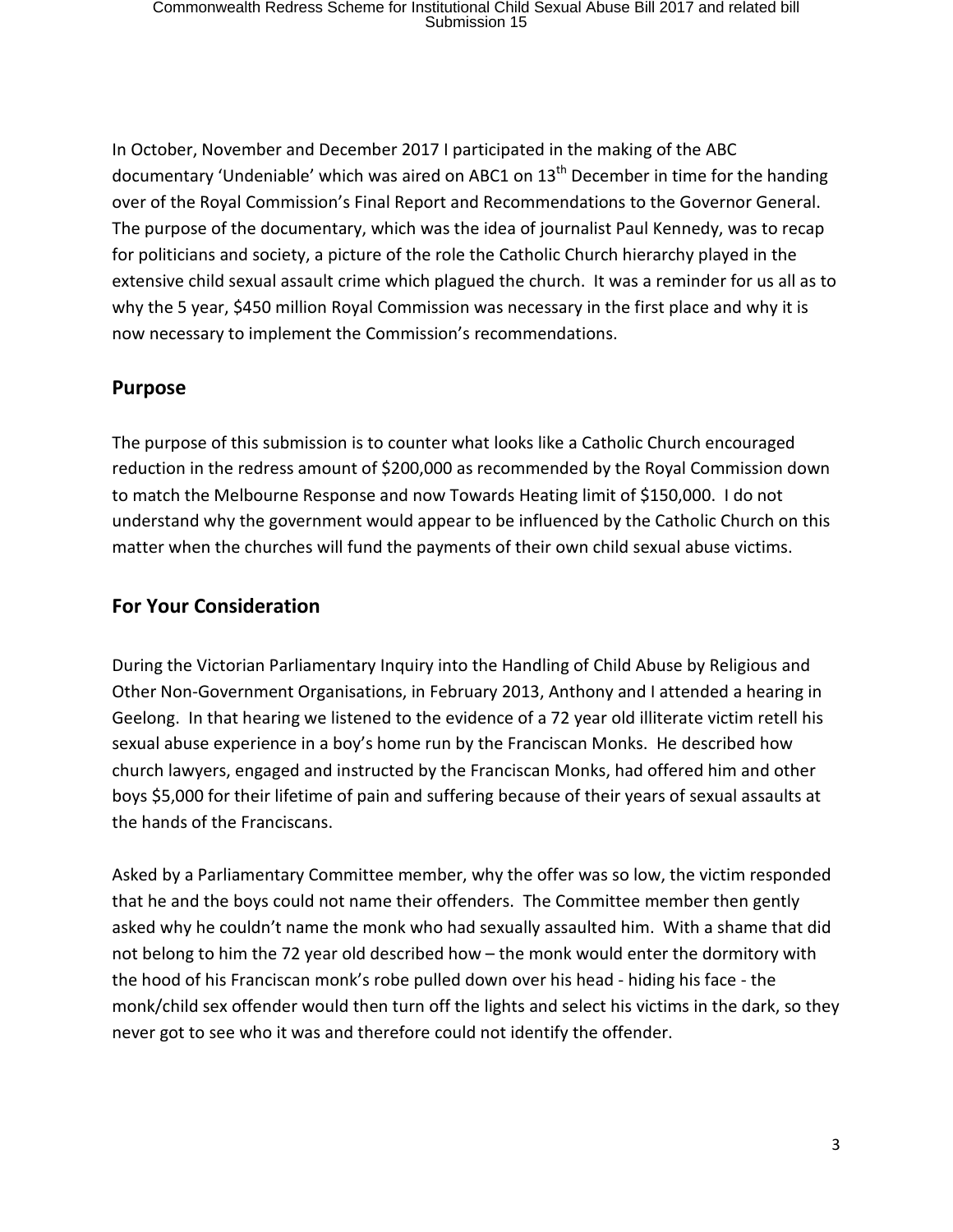[www.theaustralian.com.au/news/nation/priest-blasts-churchs-response-to-child-abuse/news](http://www.theaustralian.com.au/news/nation/priest-blasts-churchs-response-to-child-abuse/news-story/38087b22c293790f120d5d6a9aed66d6)[story/38087b22c293790f120d5d6a9aed66d6](http://www.theaustralian.com.au/news/nation/priest-blasts-churchs-response-to-child-abuse/news-story/38087b22c293790f120d5d6a9aed66d6) See also the inquiry transcript for details

This 72 year old victim's experience meant he never learnt to read or write. His ability to earn a decent or proper wage was hindered his entire life not to mention other sufferings. Yet the Catholic Church, the Franciscans in this case, were happy with the fact that these disadvantages orphans who they elected to care for and indeed had a duty of care to educated and nurture, were/are happy to rip-off these disadvantaged children, now disadvantaged adults by using the very cunning means of non-identification the offender himself used to avoid being identified/captured/responsible/prosecuted. The Franciscans and their lawyers now used this deception to their advantage – as the main reason why not to pay their fellow monk's victims. Fair compensation for their life of pain and suffering was nothing to these Christian monks – saving their assets was of utmost importance. The victim's very sticking point of identifying their offenders was used against them to lever and force the acceptance of a disheartening and depressing and hopeless and insulting \$5,000 compensation pittance.

This inhumane situation, that the Franciscans were probably proud of because their legal steps kept their loss of assets to a minimum, is an example of the Catholic Church clergy in action. It is just one of the many cruel stories which have come to light in the Victorian Parliamentary Inquiry and the Child Abuse Royal Commission. There is no charity, empathy, pity, love or understanding – not even any Christianity from the leaders of the Franciscans, not then when the victim was a child and not now when he is an old man.

The hierarchy of the Catholic Church has made the abuse issue about money – attempting to hold on to their money and massive assets at any cost. Victims and the damage done to them through unchecked and unbridled paedophile priests and brothers that the hierarchy had received complaints about and took no action to protect children but to hide child rapists and further enable offending priests and brothers to do more damage to more children should be met with severe monetary consequences for cruelty to vulnerable little children who were orphans without parents in their care. There is a punitive responsibility which needs enforcing upon the leaders of the Catholic Church because they don't care about children or the lifelong damage they and their institutional set-up enabled. Not then and not now.

The Government of Australia is the only body in this country capable of holding the hierarchy of the Catholic Church to account for their behaviour through civil law and other penalties/regulations they put in place. The Royal Commissioners over their 5 years of listening to evidence and examining over 1.2 million documents are experts on this issue of child sexual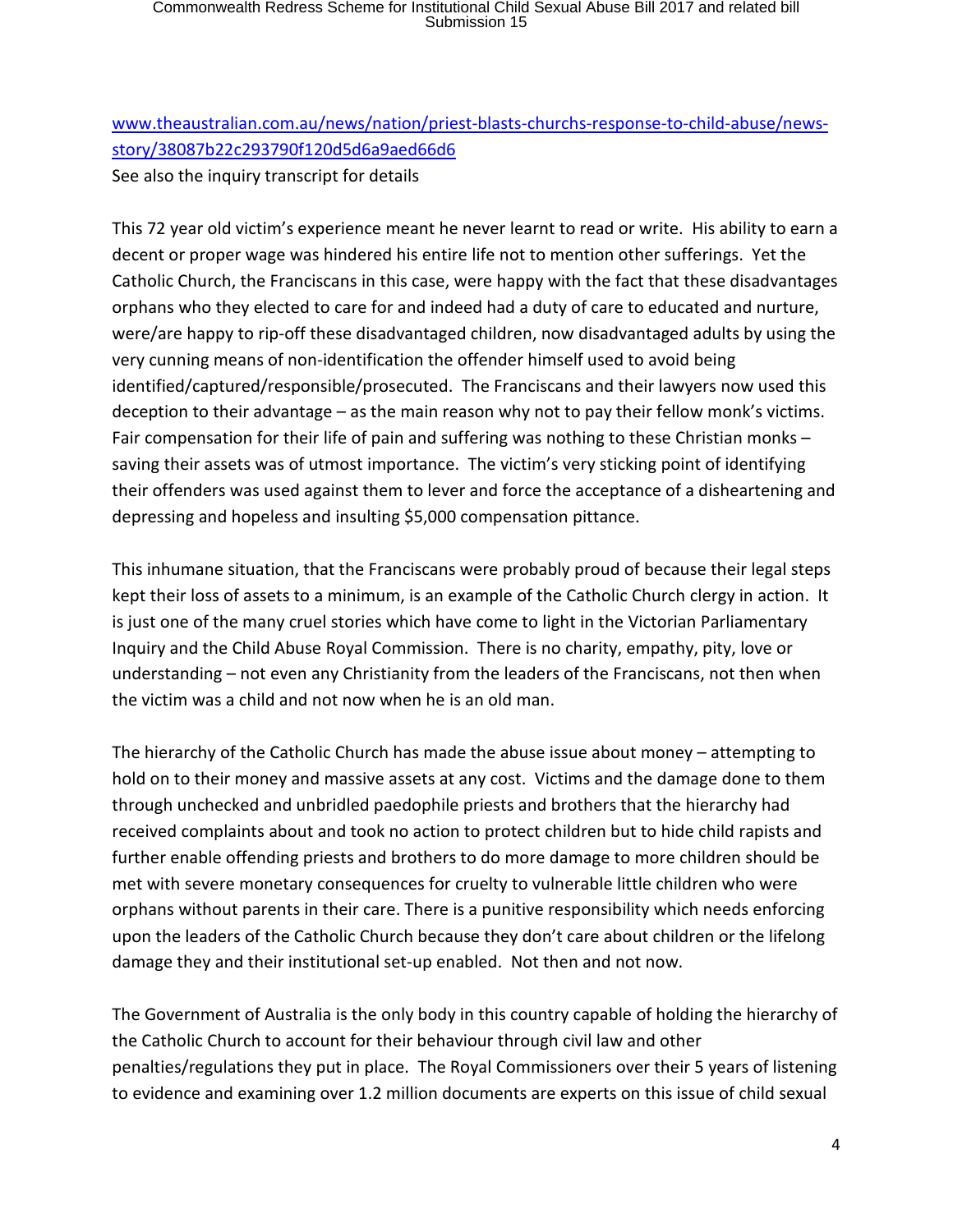assault in religious institutions. They know and understand exactly what needs to happen to minimise the crime of child rape and molestation in institutions. The \$450 million recommendations from the Royal Commission, which taxpayers have paid for, are our hope because this crime of child sexual assault must not happen again in institutions in the future. Everything possible must be done to curb it. Politicians must create change by implementing the Royal Commission recommendations. The Redress scheme is the first test of the government's true grit on bringing to an end in institutions - and then by example sexual abuse in families - the insidious crime of child rape. Monetary punishment for disregarding children and moving offenders on to sexually assault more children is part of that change too. Compelling religious and other institutions to pay redress for not giving a damn will force them to make better decisions in the future because it will cost them, change will not happen because of a love of children but through their love of their amassed assets.

Anthony attended the Child Abuse Royal Commission roundtable discussions on Redress. Anthony fought hard to have the Catholic Church redress limit set at \$500,000 (half a million dollars) then tried to hold out at the \$300,000 level but was assured by the Commission that the churches and government would accept a redress maximum level of \$200,000. So eventually Anthony agreed to that sum. It was to our great horror when Christian Porter, Federal Minister for Social Services announced to the general public via a speech on television one afternoon in November 2016 that the redress limit was now \$150,000. We were in Byron Bay in NSW. Within an hour or so Anthony rang a relevant Victorian Member of Parliament who knew nothing of the speech or the diminished sum – Christian Porter's announcement came without consultation with the State of Victoria at least. How can that happen? Who did the Federal Government consult with to officially lower the Royal Commission's redress recommendation by \$50,000? The now \$150,000 Federal redress limit just happens to match the Catholic Church's limit to their own scheme, Melbourne Response and now also Towards Healing, as mentioned by Francis Sullivan in an interview on Channel 10's The Project on 15<sup>th</sup> December 2017.

Towards Healing sent a victim back to the nuns who violently mistreated her as a preschooler in an orphanage. Because of the mistreatment the victim was illiterate. When she went to the nuns they said they had no money but offered her less than \$2,500 which she took. That was in 1997. Towards Healing has been happy with that unjust outcome for the past 20 years. Why are they looking now at offering more? Twenty years ago they should have fixed it but chose not to. There are many cases like this that the church has cruelly treated victims in their unfair and unjust systems which they set up – without any government oversight - to quash and minimise payouts to the victims they created through their own negligence after being told of offenders and then simply moving those offenders elsewhere. Then they speak in the media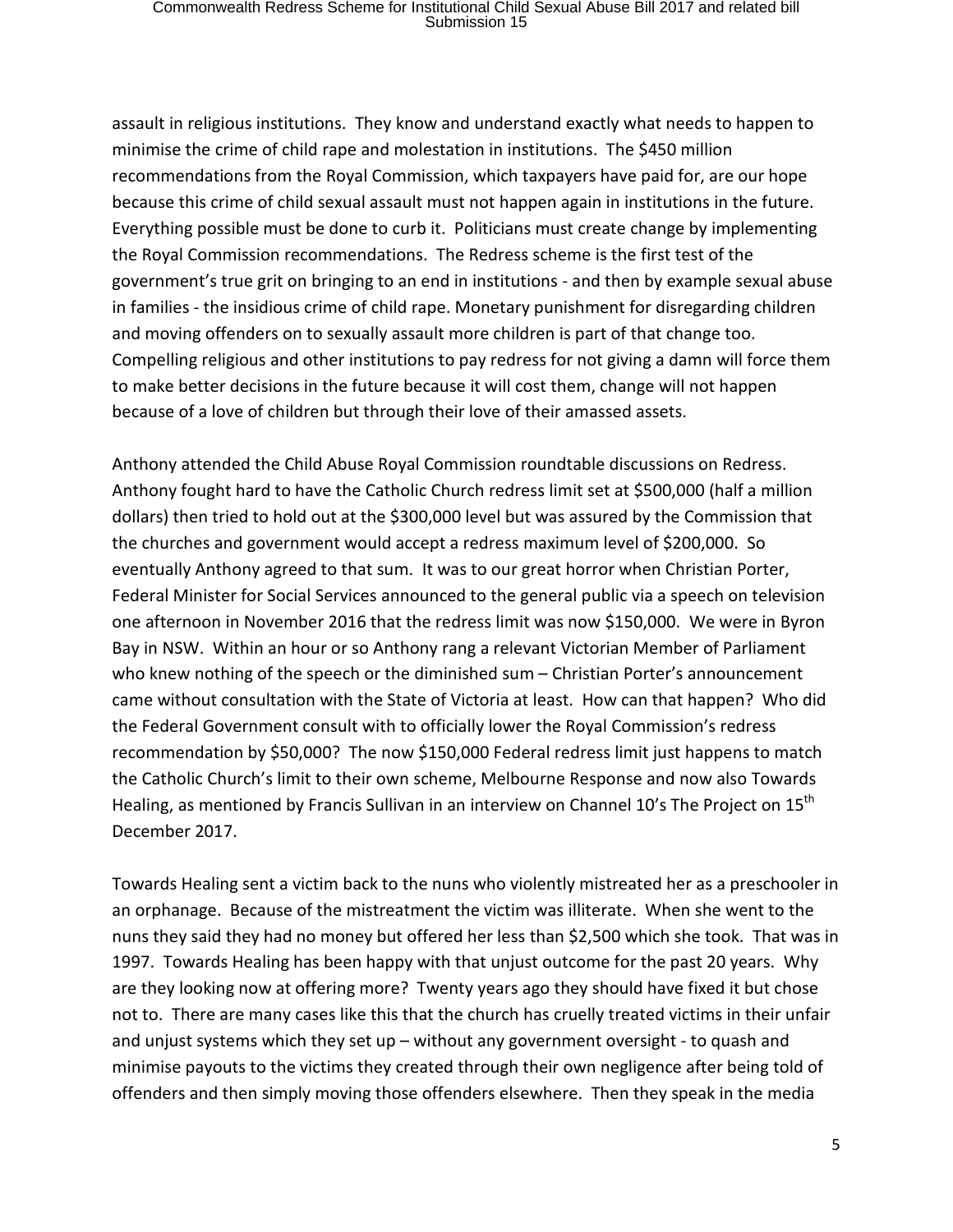boasting they are the first to initiate schemes to look after victims, their set-ups have saved them millions of dollars.

\$62million to be exact according to the article below by Chris Vedelago in the Sunday Age from 6<sup>th</sup> December 2015:

*"The \$62million saving; How the Catholic Church short-changed abuse victims".* 

The \$62million is only in relation to the Melbourne Response which is solely victims abused by Melbourne Archdiocese priests, not Brothers abusing in schools in Melbourne: [http://www.theage.com.au/victoria/catholic-church-saves-62-million-on-sexual-abuse-claims-](http://www.theage.com.au/victoria/catholic-church-saves-62-million-on-sexual-abuse-claims-20151205-glgavf.html)[20151205-glgavf.html](http://www.theage.com.au/victoria/catholic-church-saves-62-million-on-sexual-abuse-claims-20151205-glgavf.html)

The government needs to act for victims to make the churches behave justly via civil law and other regulations they can put in place for victims because the Catholic Church have proven they are incapable due of their ironfisted determination to hold onto their assets.

I believe the Government's Redress scheme should reflect the damage done by various church and other institutions. In the religious area, the Catholic Church is responsible for 61.8% of the total abuse reported to the Royal Commission in religious institutions, creating catastrophic and irreparable damage to society's children – this damage has caused a massive damages bill the cost of which, so far, the taxpayer and government has had to meet. These massive costs, already met over decades by the tax-payer, should be financed to a percentage of their contribution to the damage they allowed to occur unabated by refusing to defrock, excommunicate or simply put offending paedophile priests and brothers on administrative leave. This willful and criminal action goes against the very nature and thoughts of nonoffending parents - hence the church secrecy surrounding all their actions on this issue. They knew it was a crime. They knew it was inhumane. They knew there would be hell to pay if they let parents know they were hiding offenders by planting them among their children. Yet they persisted in protecting their paedophile priests and brothers, their assets and their reputation above all else. And continue to do so.

In their arrogance the Catholic Church hierarchy has been stating since 1994, when asked why they did nothing to stop offending clergy assaulting children, words to the effect "we didn't understand the effect it [i.e. sexual assault/rape] would have on children". In saying these words, they are admitting they knew that sexual assaults were taking place but did nothing to stop the assaults because they didn't understand it would have an effect!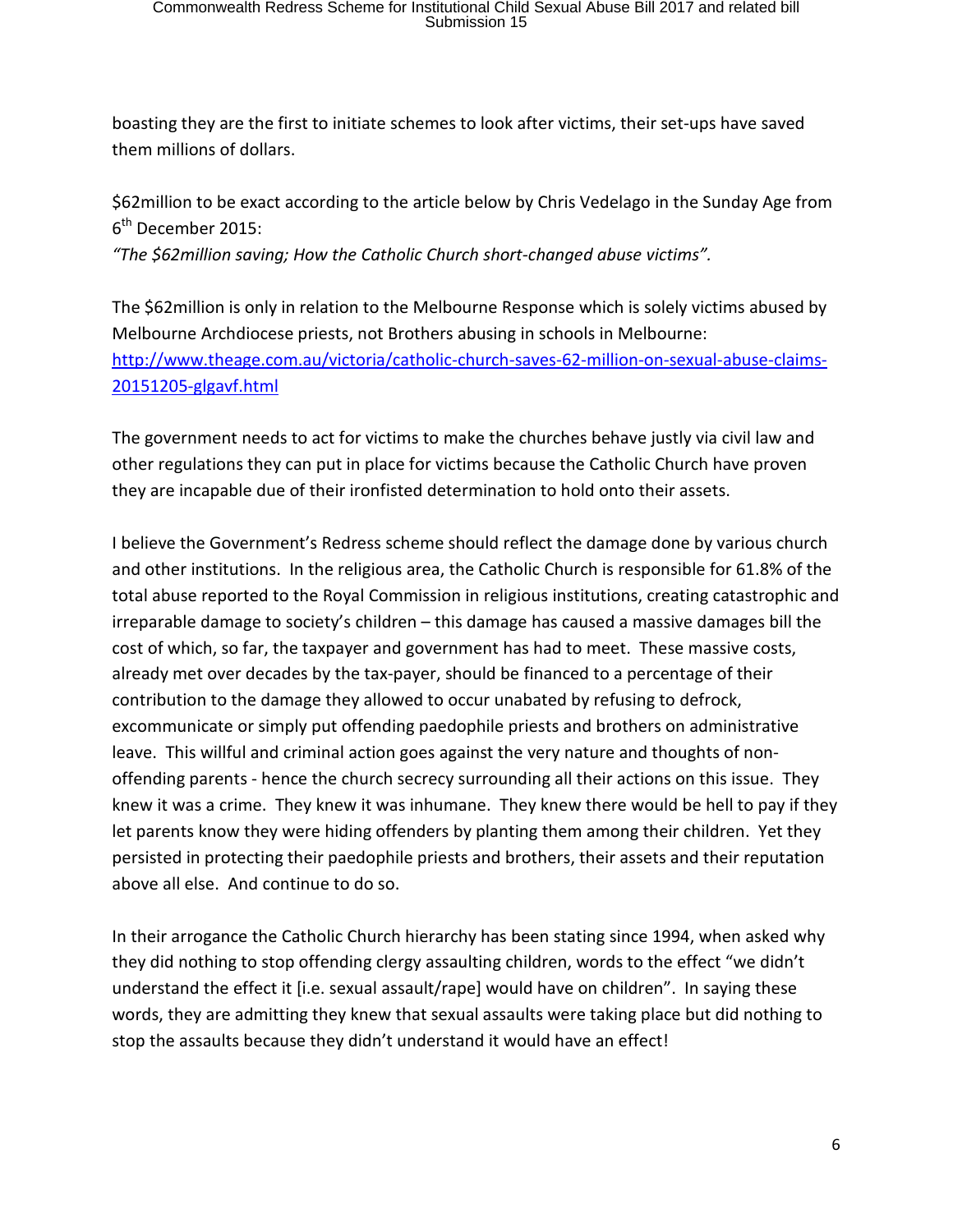How can they even say these words, least of all keep repeating them for the past 23 years! Have they learnt nothing from all these years of bad press and inquiries into their actions?

Is this a good enough excuse or explanation? The last time this obscene comment was made was under oath before the Royal Commission in Sydney in February 2017 and broadcast to the world via the webcast. Archbishop Porteous of Hobart stated these exact words:

*"Nobody understood the seriousness of the effects of sexual abuse on children…"* 

Nobody needed to know the 'seriousness of the effects' – knowing the seriousness of the effects was irrelevant to the situation. What was relevant and completely understood by church leaders, was the fact that the sexual assault of a child was a crime – the crime of child rape saw many men hung, i.e. executed in our Australian history, others were and still are imprisoned for lesser sexual offences against children – which they knew all about and hence their secrecy. Now they use this pathetic excuse and have done so for the last 23 years – without reviewing their words - to excuse themselves for decades, centuries of child rape and molestation. It is simply not good enough. I have also seen this impotent excuse used by a North American Bishop. It's as though the Vatican had a meeting pre 1994 and sent out an order to their priests and bishops that this is a good excuse… use it. And so it stands.

When Porteous used these words he was on a panel with four other Archbishops from around Australia, not one of them raised an eyebrow at his words, or contradicted or corrected him. Our children need protecting from church leaders who carry such heinous opinion.

Therefore, if it be open to debate I say the redress limit on the Catholic Church be moved to \$500,000.

If this is impossible I say the government must replace the redress limit on all institutions back to the \$200,000 which the Royal Commission lowered the sum of so that it would be adopted by both government and institutions.

Surely if there is any justice in this world, the Catholic Church hierarchy should pay for their obstinate and persistent sins/crimes. This same hierarchy made it their business to teach me and every other 7 year old in the Australian Catholic Church that if we missed mass on Sunday and died before we could confess to a priest we would go to hell and burn for all eternity. Such dogma beggars' the question; why was the church hierarchy suddenly so dumb and incapacitated when it came to the sin of the rape of children by their paedophile priests?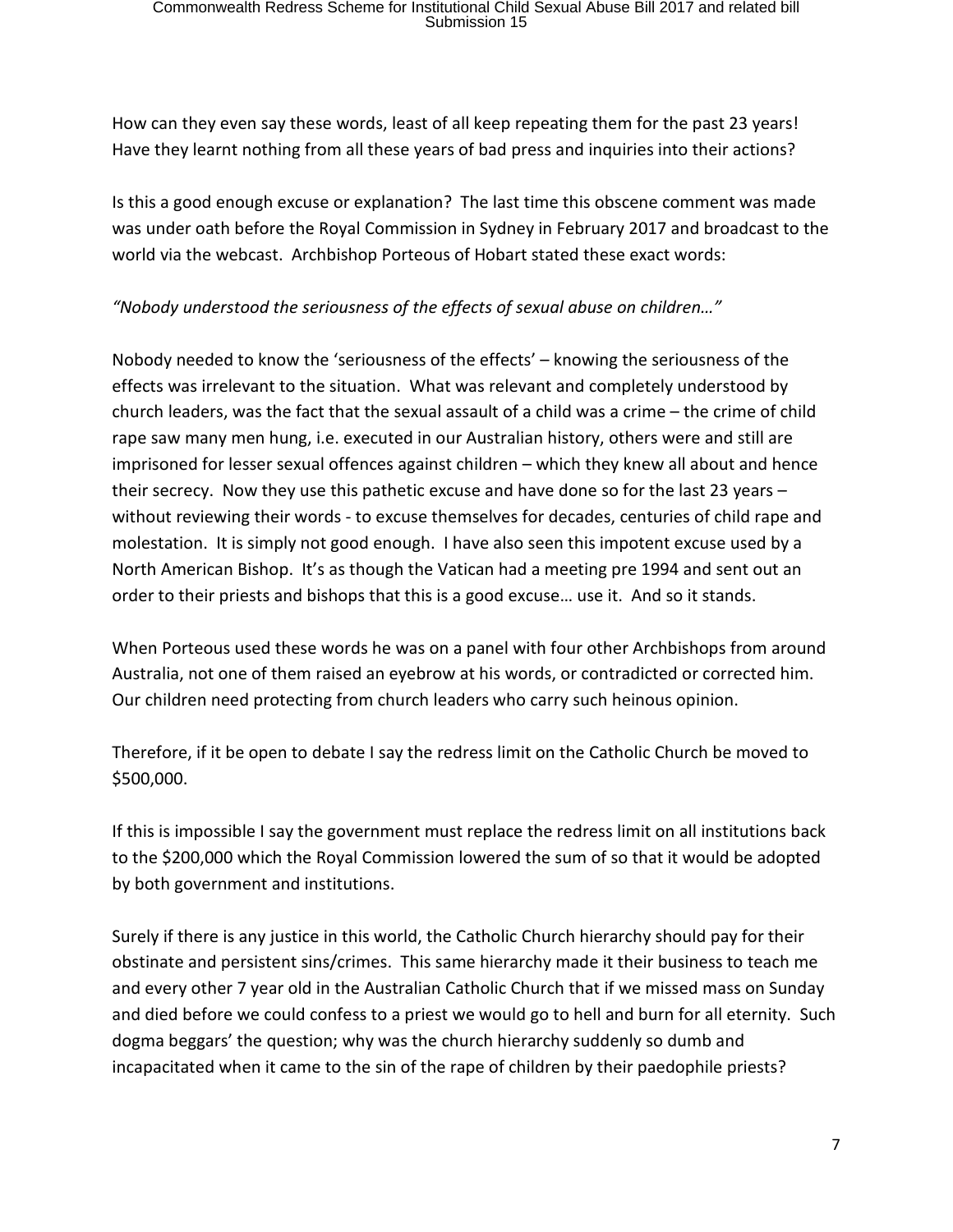But now they seem to get away with everything by blaming the dead bishop/archbishop which in turn allows them to remain unpunished and hold on to their extensive amassed assets.

Over the past 12 months, as I have travelled along the Monash Freeway, I noticed a building being erected on the cusp of the Freeway at Berwick. As the stories rose I wondered what it was - a large council building, a university. Recently I found out because erected up in huge letters which are lit up at night and can be seen from afar is the name 'ST JOHN OF GOD', it is a hospital because beside the large sign on the top floor, in small red lettering, it says 'Berwick Hospital'.

The Catholic religious order of (The Hospitaller Order of) St John of God, which established itself in Australia from Ireland in 1947, first came to media attention back in 1997 for the Order's sexual assaults on young disabled boys – boys whom their Order of Brothers had placed themselves in a position to carry out their care. Being intellectually disabled made the boys easy victims and very importantly, poor witnesses for a court of law. It was an ideal set-up for a band of paedophiles. Psychologist Dr Michelle Mulvihill who worked with the Order claims in the news article below that 75% of St John of God brothers were accused of sexually assaulting the vulnerable boys.

'75% of St John Brothers Accused' November 12 2012 <http://www.smh.com.au/national/75-of-st-john-brothers-accused-20121111-296st.html>

Yet despite media exposure over the past 20 years which included the front page headline on The Age newspaper – 'Brothers 'pack raped' boys' - in relation to exposure in the Victorian Parliamentary Inquiry, their business interests seem to be flourishing:

'Brothers 'pack raped' boys' – November 9, 2012 and <http://www.smh.com.au/national/brothers-pack-raped-boys-20121108-2917p.html>

The St John of God brothers also received attention in the Child Abuse Royal Commission. These horror stories on the Commission website come with warnings on their content:

Julianna's Story, <https://www.childabuseroyalcommission.gov.au/narratives/juliannas-story> Harry's Story <https://www.childabuseroyalcommission.gov.au/narratives/harrys-story> Carly's Story. <https://www.childabuseroyalcommission.gov.au/narratives/carlys-story>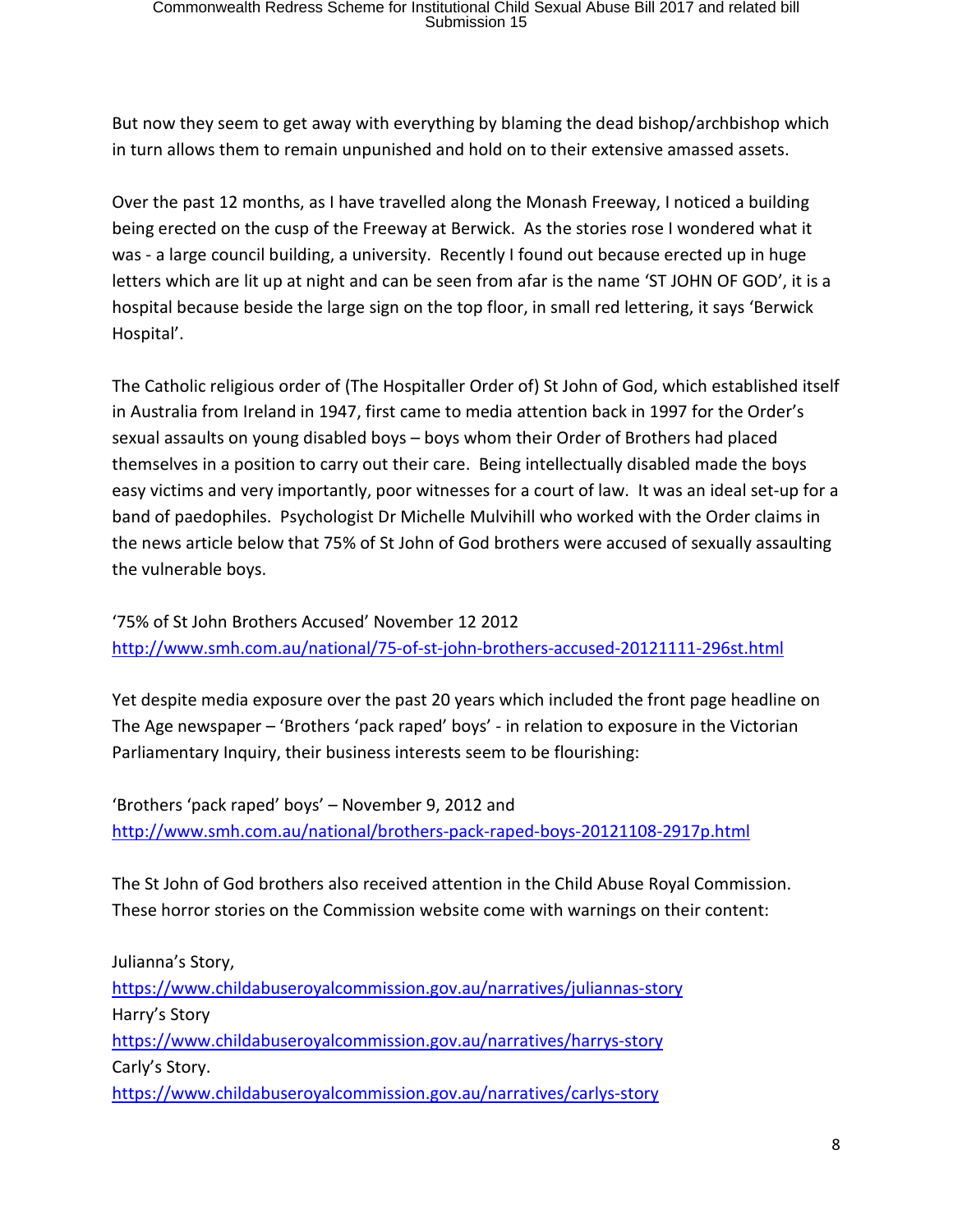A short search for St John of God child sexual abuse stories would provide many more examples.

These crimes against vulnerable disabled boys happened in Victoria, the Brothers cruel crimes were exposed in a Victorian Parliamentary Inquiry in 2012 and 2013 and again more exposure in the Royal Commission in 2017, yet still the St John of God's name is upheld and honoured in lights on the freeway when we should not even see their name given their shameful sexual assaults on the intellectually disabled boys in their care. How many checks and balances and processes and approvals did that hospital name have to go through before they were permitted to put that name up there so high and mighty for us all to see on the freeway and for miles around – day after day. Every official who gave it the tick of approval did so without even remembering the scandalous 6 decades of sexually assaulted helpless boys. Does their suffering mean nothing to society? The boys are still suffering – the damage and their pain do not go away.

Why not call the hospital St Mary's or St Michael's? A decent and appropriate action might be to remove the St John of God name from its lofty position atop the hospital.

Perhaps the government could also redress this injustice.

Victims and their families can be forgiven for thinking that St John of God for their 6 decades of sexual crimes against the most vulnerable and helpless children would appear to be unpunished. There is no discouragement here, they predatorily picked a victim group of disabled children and very successfully minimised the fallout in arrests because of their wise choice of 'unreliable witness' victims.

It is hard for us to understand the Catholic Church hierarchy's attitude towards their paedophile priests and our children. The gulf between our thinking and theirs is astounding

In June 2002 A Sydney Morning Herald article 'Terms of Abuse' stated the following about a 1994 church meeting which was part of setting up Towards Healing:

*"When a very senior cleric of the Australian Catholic Church, with significant responsibilities in addressing sexual abuse matters, expressed his views on victims who were breaking silence, I knew that I was not a Catholic… nor could I continue to be silent. He claimed that 'you cannot blame priests for sexual abuse; after all, we all know what little girls are like'. When I asked him what he meant by such a statement, he responded: 'You know, sidling up to you, wanting to sit on your lap'* ".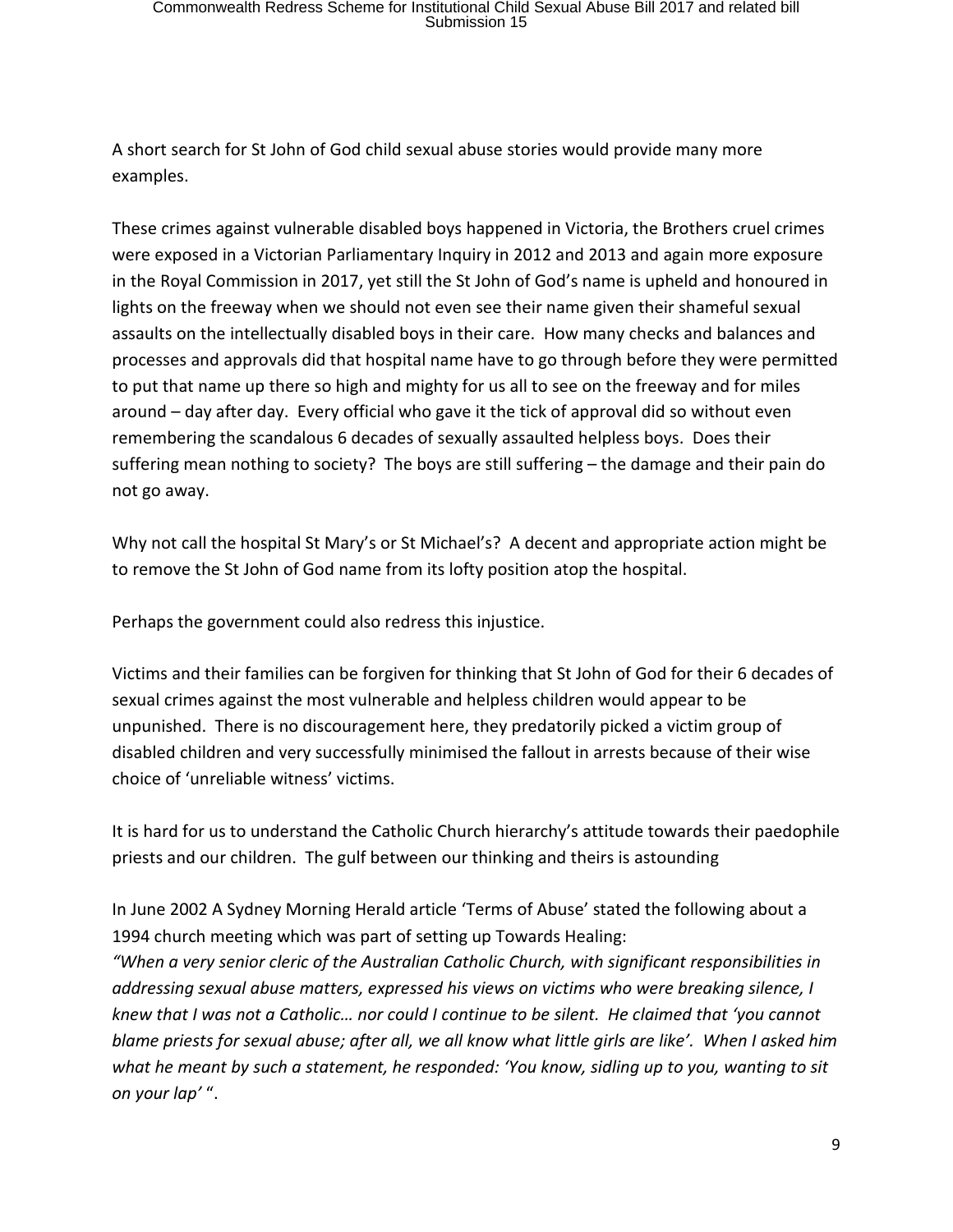In the Royal Commission's Case Study 44, in September 2016 retired (two weeks before his commission appearance) Bishop Gerard Hanna, stated under oath that years earlier his then bishop had said to him about an offending priest who was soon to be sent to his parish "*Oh, you know, Gerry, it's that usual thing, he was messing around with altar boys"*. (one of those altar boys died by suicide at 28 years of age) Hanna went on to say to the Royal Commissioner,

*"It wasn't unknown, your honour, that there were priests who used altar boys..."* Used altar boys! Such language gives their attitude away, it would appear that, even in 2016, our children are simply a commodity to be 'used' by priests and bishops, a door mat for the clergy to wipe their shoes on, or a tissue to be used and thrown away.

There are many examples of this priestly attitude.

Clergy are a product of the institution they belong to. Any change or apology they make has been forced upon them by social outcry and shaming, none of it from a heart that cares for children. They show no insight or understanding of the damage their actions have caused in the disintegration of so many children's lives.

Instead they close ranks and protect each other and their institution.

It is not in their hearts to protect or uphold the sanctity of other people's children. Please protect our children from these priests and bishops by implementing the Royal Commission's recommendations. Starting with restoring the recommended Redress to the figure the Commission fairly lowered for acceptance by the government.

#### **Time in Prison**

I believe that victims who have received prison sentences for crimes they committed should also be eligible for Redress. My daughter Emma's life was so awful due to the years of sexual abuse she became a drug addict and ended up with a conviction, serving a short prison sentence. To exclude people who have spent a certain amount of time in prison only creates another injustice. Time in prison can be part of the ongoing damage of prolonged child sexual assault.

In the Broken Rites submission to the Victorian Parliamentary Inquiry Dr Wayne Chamley in Appendix 2 quotes his earlier evidence to the Senate Inquiry into Children in Institutions, Submission no.329.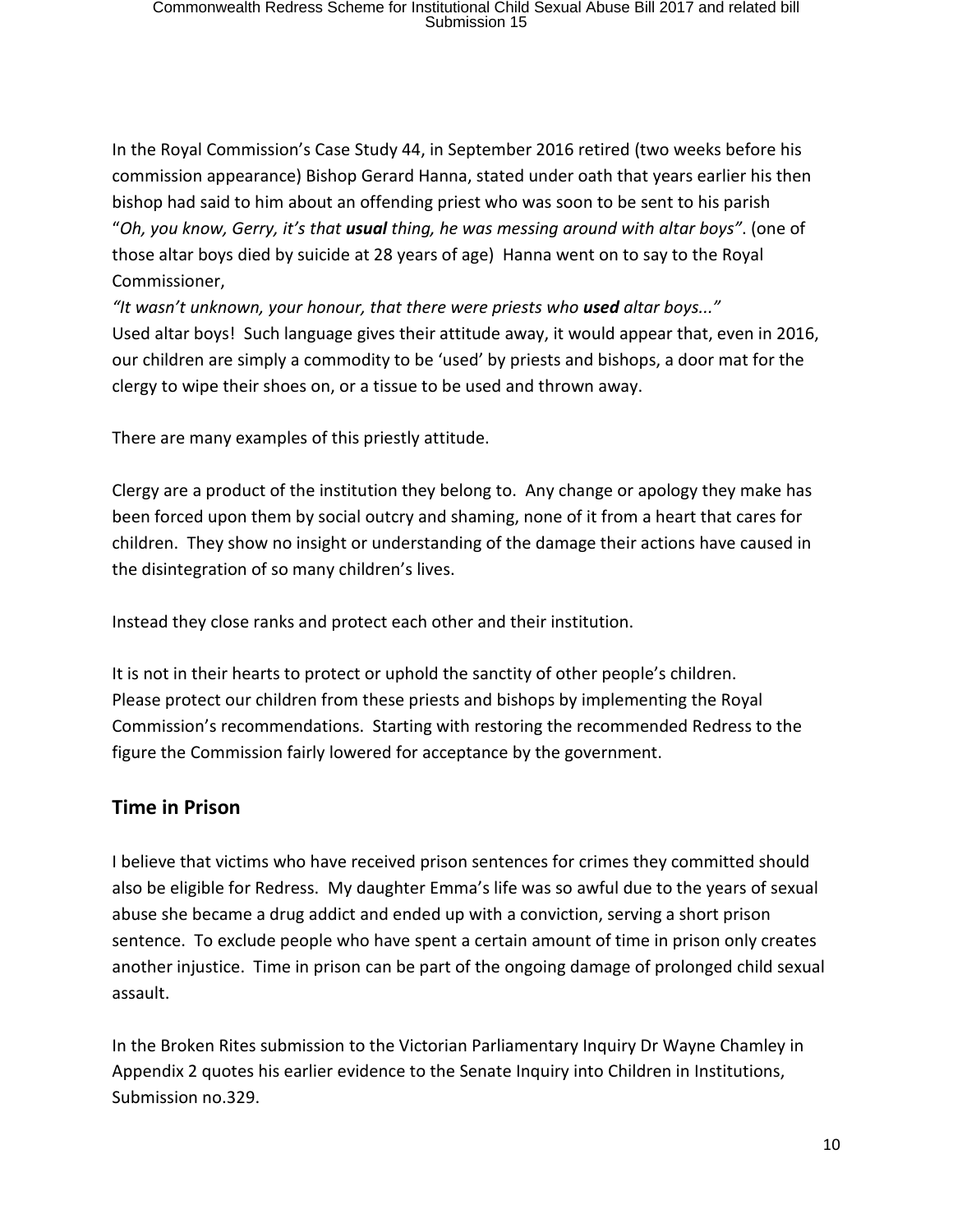"*Both Ben and James told me that between them they could recall the names of about thirty boys who had been in institutions with them. They knew of twenty of them who had been incarcerated for murder. Both James and Ben have been sentenced for murder. One of the more notorious figures who had spent time as a boy at Tamworth Boys Home with Ben was James Finch (the Whisky Au GoGo Bomber). Ben said that he was a "poor sod" who never had a chance as he had ended up in Tamworth Boys Home sometime after coming to Australia as a "Leaving Liverpool" boy."*

As a society we need to understand the damage done to children and what can emit from such abuse.

What needs to happen is that the Royal Commission's recommendations are implemented which will cause abuse to be reduced, then one day in the distant future many of these crimes will abate.

## **Guidance for Politicians**

In 2011 Cardinal George Pell addressed a meeting in Ireland. He boasted that:

"*We have a huge network of services; we educate 20 per cent of all Australians in our schools, operate 23 per cent of hospitals, we provide 55 per cent of palliative care."*

The Catholic Church is also the biggest employer in Australia.

All this does not mean that the men who run the Catholic Church are above our civil law  $-$  just like none of us are above our civil law.

## [http://www.ad2000.com.au/cardinal\\_pell\\_the\\_responsibilities\\_of\\_church\\_leadership\\_october](http://www.ad2000.com.au/cardinal_pell_the_responsibilities_of_church_leadership_october_2011) [\\_2011](http://www.ad2000.com.au/cardinal_pell_the_responsibilities_of_church_leadership_october_2011)

The clerics of the Catholic Church have proven themselves, via evidence before the Victorian Parliamentary Inquiry and the Child Abuse Royal Commission, to show no protection for the children of this country or justice to victims when they come forward years later and should be treated as such. The Royal Commission findings are scathing of the Catholic Church hierarchy, its actions and it's inactions in relation to the children in its care and the ongoing sexual assaults suffered by them while under that care.

If children/victims had not come forward and told of their abuse and the media had not conveyed their stores to the good people of this country then the sexual assault of children would still be happening behind our backs in the Catholic Church today because - as its leaders